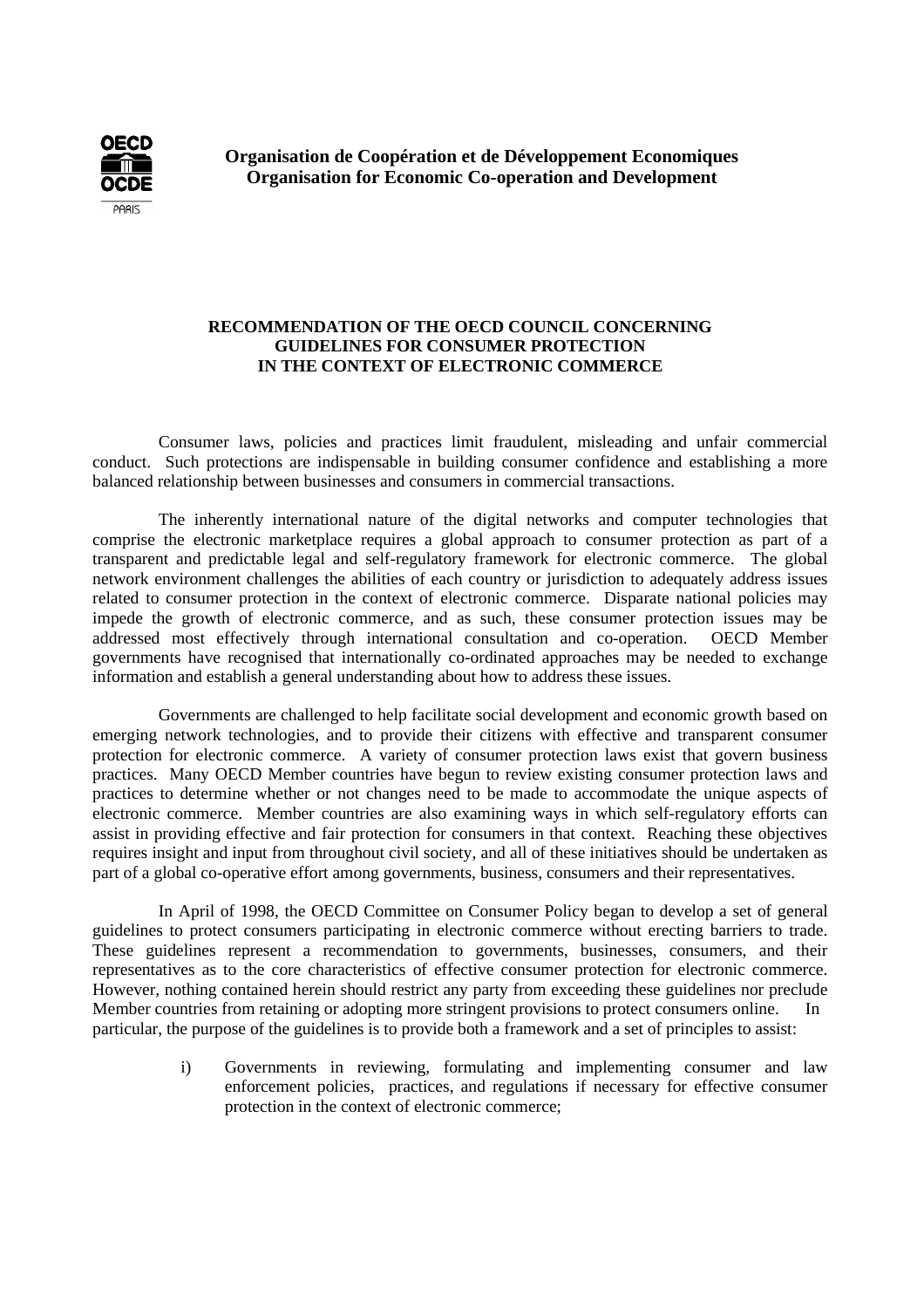- ii) Business associations, consumer groups and self-regulatory bodies, by providing guidance as to the core characteristics of effective consumer protection that should be considered in reviewing, formulating, and implementing self-regulatory schemes in the context of electronic commerce; and
- iii) Individual businesses and consumers engaged in electronic commerce, by providing clear guidance as to the core characteristics of information disclosure and fair business practices that businesses should provide and consumers should expect in the context of electronic commerce.

In light of the above, the Council,

Having regard to Article 5 b) of the Convention on the Organisation for Economic Co-operation and Development of 14<sup>th</sup> December 1960;

Having regard to the Ministerial Declaration on Consumer Protection in the Context of Electronic Commerce of 8-9 October 1998 [C(98)177 (Annex 2)];

Having regard to the Recommendation of the Council concerning Guidelines Governing the Protection of Privacy and Transborder Flows of Personal Data of 23 September 1980 [C(80)58(Final)], and the Ministerial Declaration on the Protection of Privacy on Global Networks of 8-9 October 1998 [C(98)177 (Annex 1)];

Having regard to the Ministerial Declaration on Authentication for Electronic Commerce of 8-9 October 1998 [(C98)177 (Annex 3)];

Having regard to the Recommendation of the Council concerning Guidelines for the Security of Information Systems of 26-27 November 1992 [C(92)188/FINAL)], and the OECD Recommendation concerning Guidelines on Cryptography Policy of 27 March 1997 [C(97)62/FINAL] ;

Recognising that electronic commerce may offer consumers new and substantial benefits, including convenience, access to a wide range of goods and services, and the ability to gather and compare information about such goods and services;

Recognising that certain special characteristics of electronic commerce, such as the ease and speed with which businesses and consumers can communicate about goods and services and engage in cross-border transactions, may create commercial situations which are unfamiliar to consumers and which may put their interests at risk, it is increasingly important for consumers and businesses to be informed and aware of their rights and obligations in the electronic marketplace;

Recognising that rules regarding applicable law and jurisdiction in the consumer context could have implications for a broad range of issues in electronic commerce, just as rules regarding applicable law and jurisdiction in other contexts could have implications for consumer protection;

Recognising that consumer confidence in electronic commerce is enhanced by the continued development of transparent and effective consumer protection mechanisms that limit the presence of fraudulent, misleading or unfair commercial conduct online;

Considering that electronic commerce should be open and accessible to all consumers; and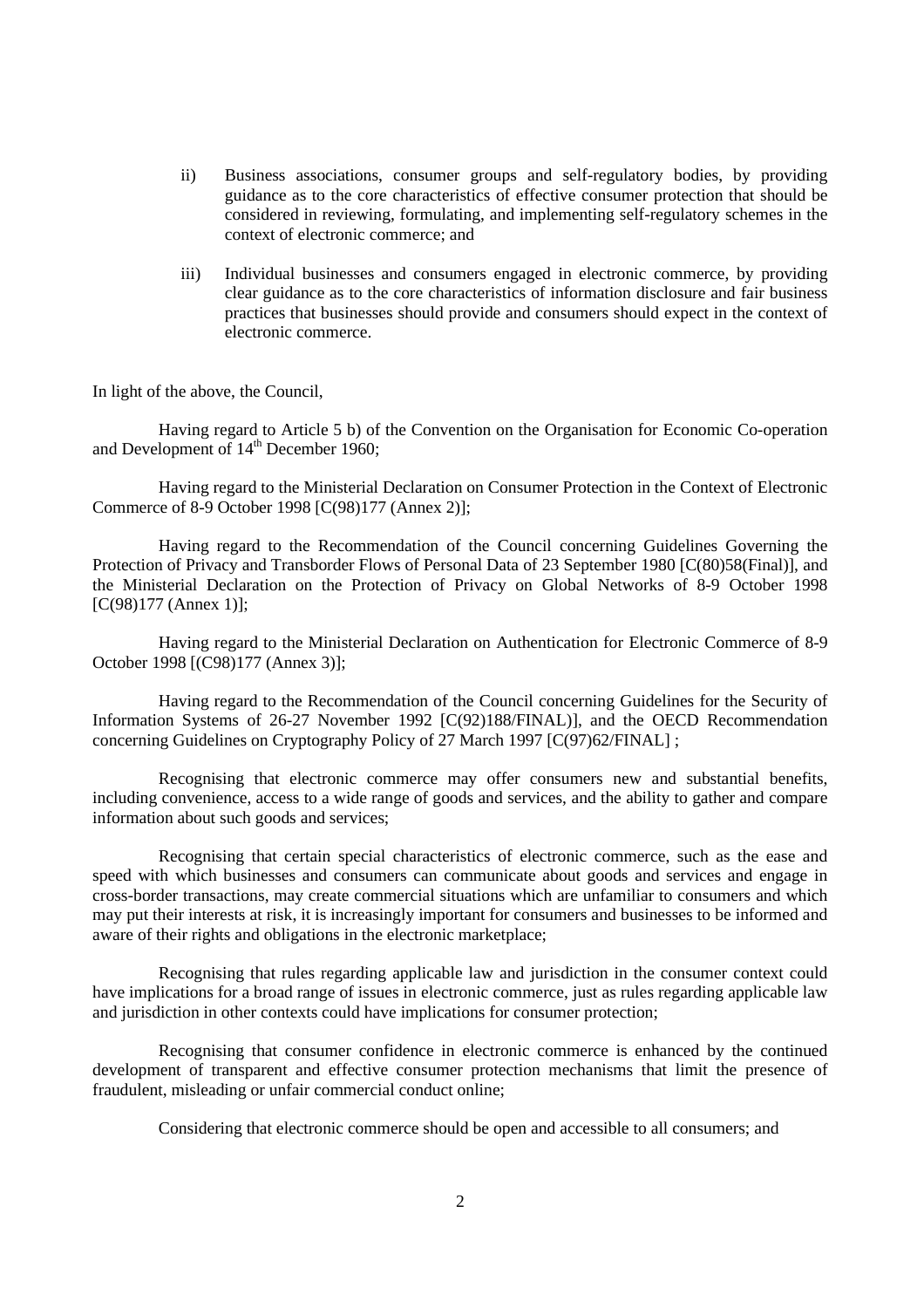Considering that governments, businesses, consumers and their representatives should devote special attention to the development of effective cross-border redress systems.

#### RECOMMENDS THAT MEMBER COUNTRIES:

Take the necessary steps to implement the relevant sections of the Guidelines contained in the Annex attached to this Recommendation;

Widely disseminate the Guidelines to all relevant governmental departments and agencies, to business sectors involved in electronic commerce, to consumer representatives, to the media, to educational institutions, and to other relevant public interest groups;

Encourage businesses, consumers, and their representatives to take an active role in promoting the implementation of the Guidelines at the international, national, and local levels;

Encourage governments, businesses, consumers and their representatives to participate in and consider the recommendations of ongoing examinations of rules regarding applicable law and jurisdiction;

Invite non-member countries to take account of the terms of this Recommendation in reviewing their consumer policies, initiatives and regulations;

Consult, co-operate, and facilitate information sharing among themselves and non-member countries, businesses, consumers, and their representatives, at both national and international levels, in providing effective consumer protection in the context of electronic commerce in accordance with the Guidelines;

Implement the Guidelines in a manner that encourages the development of new business models and technology applications that benefit consumers; and encourage consumers to take advantage of all tools available to strengthen their position as buyers; and

INSTRUCTS the Committee on Consumer Policy to exchange information on progress and experiences with respect to the implementation of this Recommendation, review that information and report to the Council in 2002, or sooner, and, as appropriate, thereafter.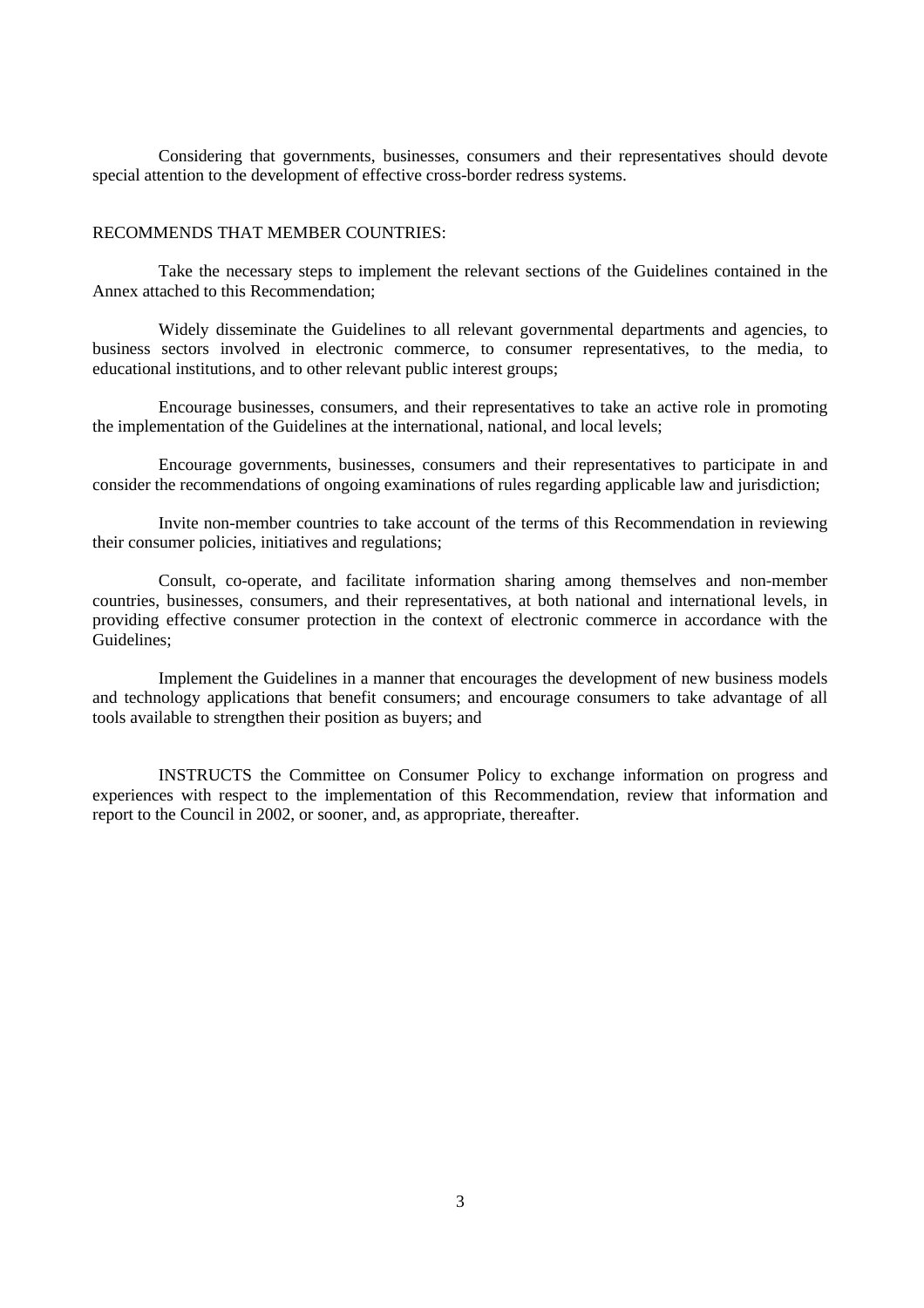#### **ANNEX**

#### **GUIDELINES**

# **PART ONE SCOPE**

These Guidelines apply only to business-to-consumer electronic commerce and not to businessto-business transactions.

#### **PART TWO GENERAL PRINCIPLES**

#### **I. TRANSPARENT AND EFFECTIVE PROTECTION**

*Consumers who participate in electronic commerce should be afforded transparent and effective consumer protection that is not less than the level of protection afforded in other forms of commerce.*

Governments, businesses, consumers, and their representatives should work together to achieve such protection and determine what changes may be necessary to address the special circumstances of electronic commerce.

#### **II. FAIR BUSINESS, ADVERTISING AND MARKETING PRACTICES**

*Businesses engaged in electronic commerce should pay due regard to the interests of consumers and act in accordance with fair business, advertising and marketing practices.*

Businesses should not make any representation, or omission, or engage in any practice that is likely to be deceptive, misleading, fraudulent or unfair.

Businesses selling, promoting or marketing goods or services to consumers should not engage in practices that are likely to cause unreasonable risk of harm to consumers.

Whenever businesses make information available about themselves or the goods or services they provide, they should present such information in a clear, conspicuous, accurate and easily accessible manner.

Businesses should comply with any representations they make regarding policies or practices relating to their transactions with consumers.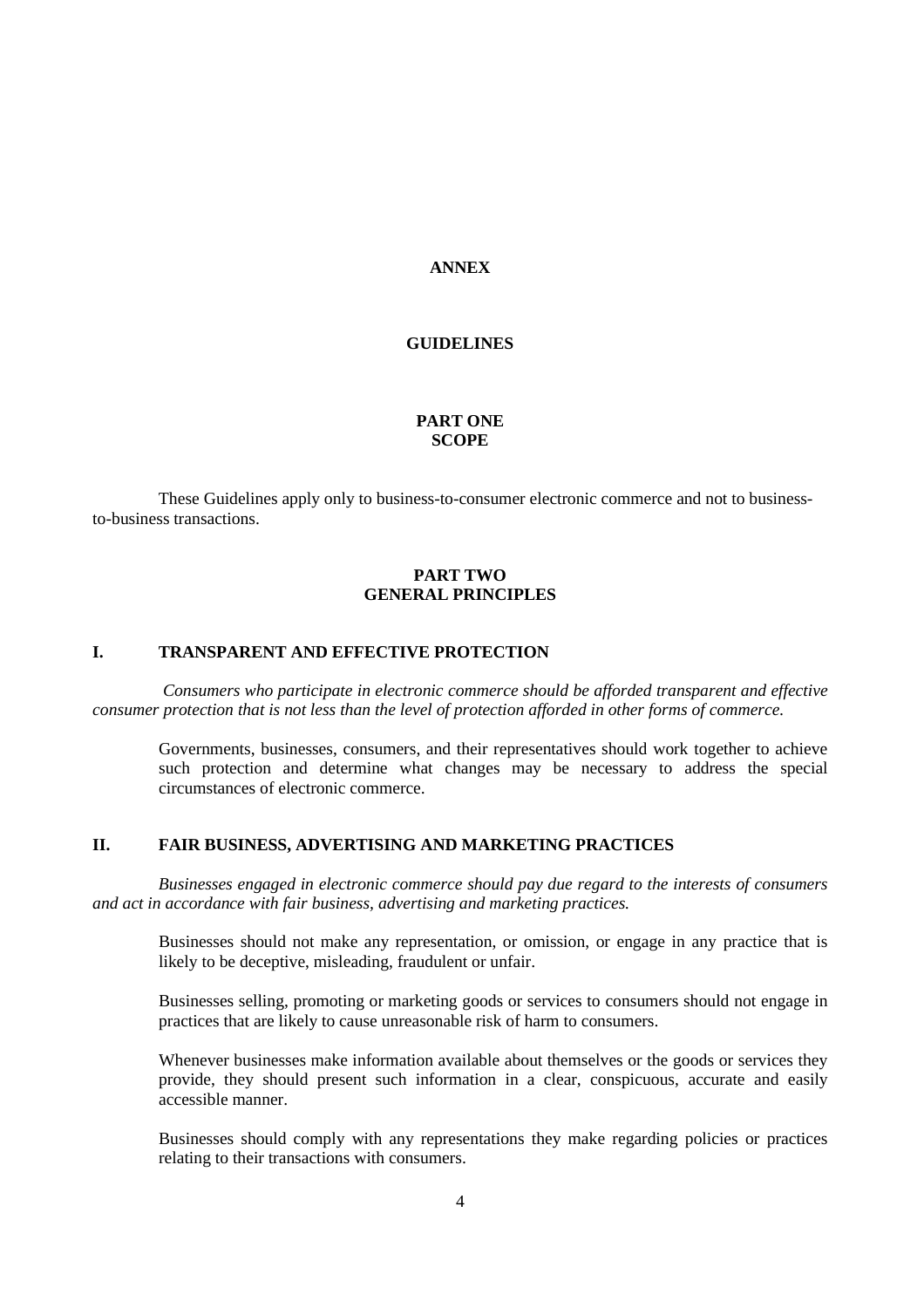Businesses should take into account the global nature of electronic commerce and, wherever possible, should consider the various regulatory characteristics of the markets they target.

Businesses should not exploit the special characteristics of electronic commerce to hide their true identity or location, or to avoid compliance with consumer protection standards and/or enforcement mechanisms.

Businesses should not use unfair contract terms.

Advertising and marketing should be clearly identifiable as such.

Advertising and marketing should identify the business on whose behalf the marketing or advertising is being conducted where failure to do so would be deceptive.

Businesses should be able to substantiate any express or implied representations as long as the representations are maintained, and for a reasonable time thereafter.

Businesses should develop and implement effective and easy-to-use procedures that allow consumers to choose whether or not they wish to receive unsolicited commercial e-mail messages.

Where consumers have indicated that they do not want to receive unsolicited commercial e-mail messages, such choice should be respected.

In a number of countries, unsolicited commercial e-mail is subject to specific legal or selfregulatory requirements.

Businesses should take special care in advertising or marketing that is targeted to children, the elderly, the seriously ill, and others who may not have the capacity to fully understand the information with which they are presented.

#### **III. ONLINE DISCLOSURES**

### **A. INFORMATION ABOUT THE BUSINESS**

*Businesses engaged in electronic commerce with consumers should provide accurate, clear and easily accessible information about themselves sufficient to allow, at a minimum:*

- i) Identification of the business including the legal name of the business and the name under which the business trades; the principal geographic address for the business; email address or other electronic means of contact, or telephone number; and, where applicable, an address for registration purposes and any relevant government registration or license numbers;
- ii) Prompt, easy and effective consumer communication with the business;
- iii) Appropriate and effective resolution of disputes;
- iv) Service of legal process; and
- v) Location of the business and its principals by law enforcement and regulatory officials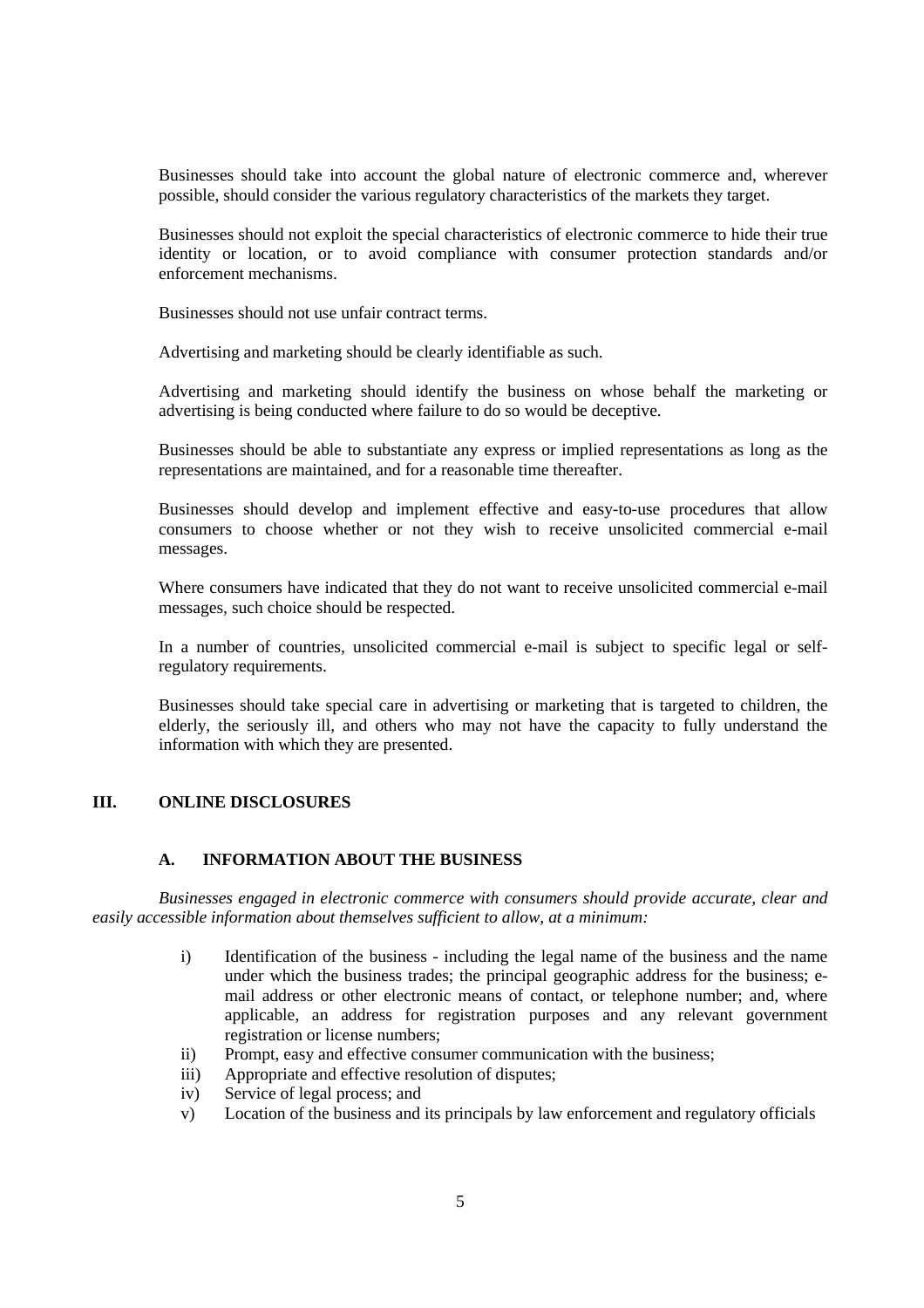Where a business publicises its membership in any relevant self-regulatory scheme, business association, dispute resolution organisation or other certification body, the business should provide consumers with appropriate contact details and an easy method of verifying that membership and of accessing the relevant codes and practices of the certification body.

### **B. INFORMATION ABOUT THE GOODS OR SERVICES**

*Businesses engaged in electronic commerce with consumers should provide accurate and easily accessible information describing the goods or services offered; sufficient to enable consumers to make an informed decision about whether to enter into the transaction and in a manner that makes it possible for consumers to maintain an adequate record of such information.*

#### **C. INFORMATION ABOUT THE TRANSACTION**

*Businesses engaged in electronic commerce should provide sufficient information about the terms, conditions and costs associated with a transaction to enable consumers to make an informed decision about whether to enter into the transaction.*

Such information should be clear, accurate, easily accessible, and provided in manner that gives consumers an adequate opportunity for review before entering into the transaction.

Where more than one language is available to conduct a transaction, businesses should make available in those same languages all information necessary for consumers to make an informed decision about the transaction.

Businesses should provide consumers with a clear and full text of the relevant terms and conditions of the transaction in a manner that makes it possible for consumers to access and maintain an adequate record of such information.

Where applicable and appropriate given the transaction, such information should include the following:

- i) an itemisation of total costs collected and/or imposed by the business;
- ii) notice of the existence of other routinely applicable costs to the consumer that are not collected and/or imposed by the business;
- iii) terms of delivery or performance;
- iv) terms, conditions, and methods of payment;
- v) restrictions, limitations or conditions of purchase, such as parental/guardian approval requirements, geographic or time restrictions;
- vi) instructions for proper use including safety and health care warnings;
- vii) information relating to available after-sales service
- viii) details of and conditions related to withdrawal, termination, return, exchange, cancellation and/or refund policy information; and
- ix) available warranties and guarantees.

All information that refers to costs should indicate the applicable currency.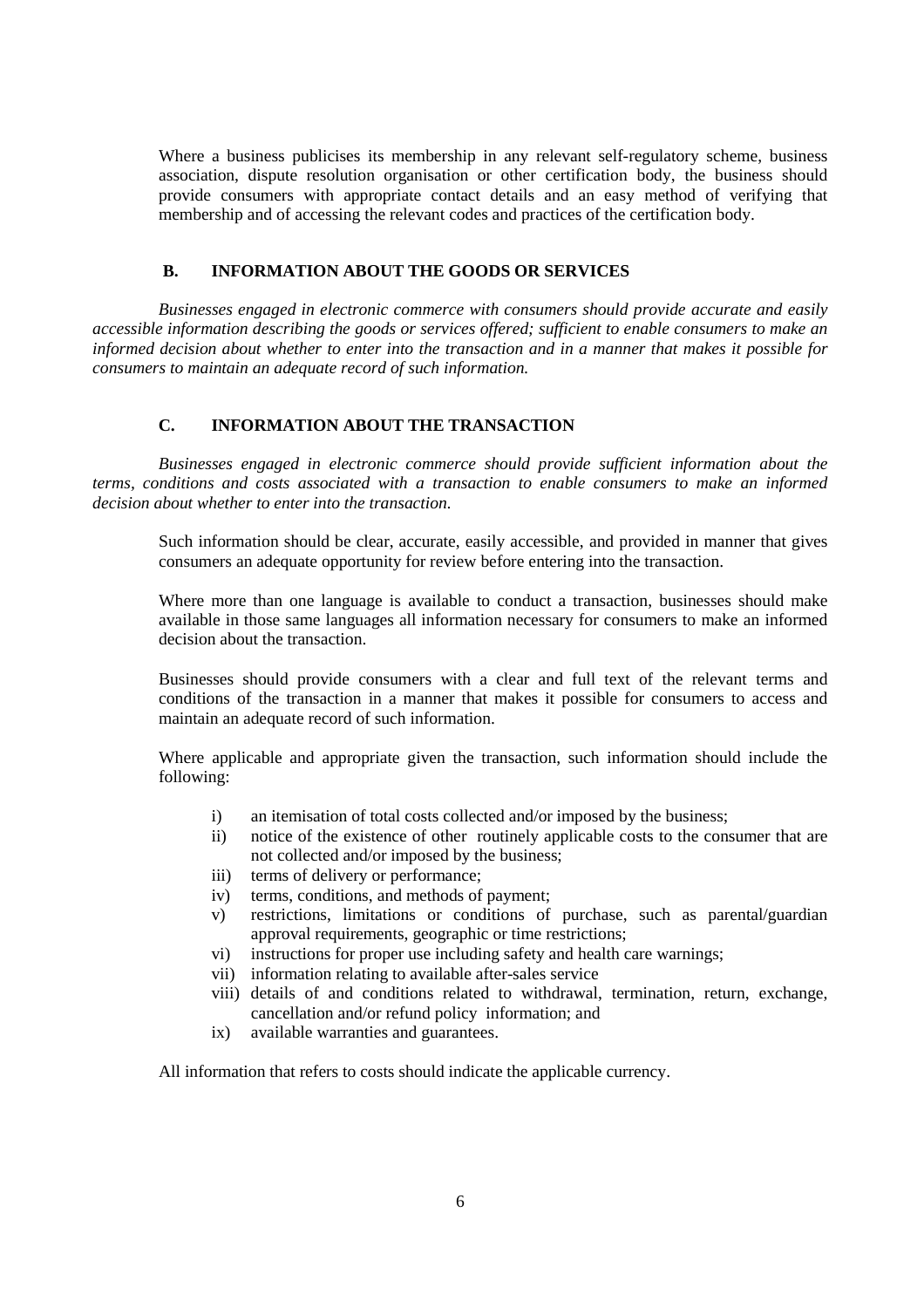# **IV. CONFIRMATION PROCESS**

*To avoid ambiguity concerning the consumer's intent to make a purchase, the consumer should be able, before concluding the purchase, to identify precisely the goods or services he or she wishes to purchase; identify and correct any errors or modify the order; express an informed and deliberate consent to the purchase; and retain a complete and accurate record of the transaction.*

The consumer should be able to cancel the transaction before concluding the purchase.

## **V. PAYMENT**

*Consumers should be provided with easy-to-use, secure payment mechanisms and information on the level of security such mechanisms afford.*

Limitations of liability for unauthorised or fraudulent use of payment systems, and chargeback mechanisms offer powerful tools to enhance consumer confidence and their development and use should be encouraged in the context of electronic commerce.

### **VI. DISPUTE RESOLUTION AND REDRESS**

#### **A. APPLICABLE LAW AND JURISDICTION**

Business-to-consumer cross-border transactions, whether carried out electronically or otherwise, are subject to the existing framework on applicable law and jurisdiction.

Electronic commerce poses challenges to this existing framework. Therefore, consideration should be given to whether the existing framework for applicable law and jurisdiction should be modified, or applied differently, to ensure effective and transparent consumer protection in the context of the continued growth of electronic commerce.

In considering whether to modify the existing framework, governments should seek to ensure that the framework provides fairness to consumers and business, facilitates electronic commerce, results in consumers having a level of protection not less than that afforded in other forms of commerce, and provides consumers with meaningful access to fair and timely dispute resolution and redress without undue cost or burden.

#### **B. ALTERNATIVE DISPUTE RESOLUTION AND REDRESS**

*Consumers should be provided meaningful access to fair and timely alternative dispute resolution and redress without undue cost or burden.*

Businesses, consumer representatives and governments should work together to continue to use and develop fair, effective and transparent self-regulatory and other policies and procedures, including alternative dispute resolution mechanisms, to address consumer complaints and to resolve consumer disputes arising from business-to-consumer electronic commerce, with special attention to cross-border transactions.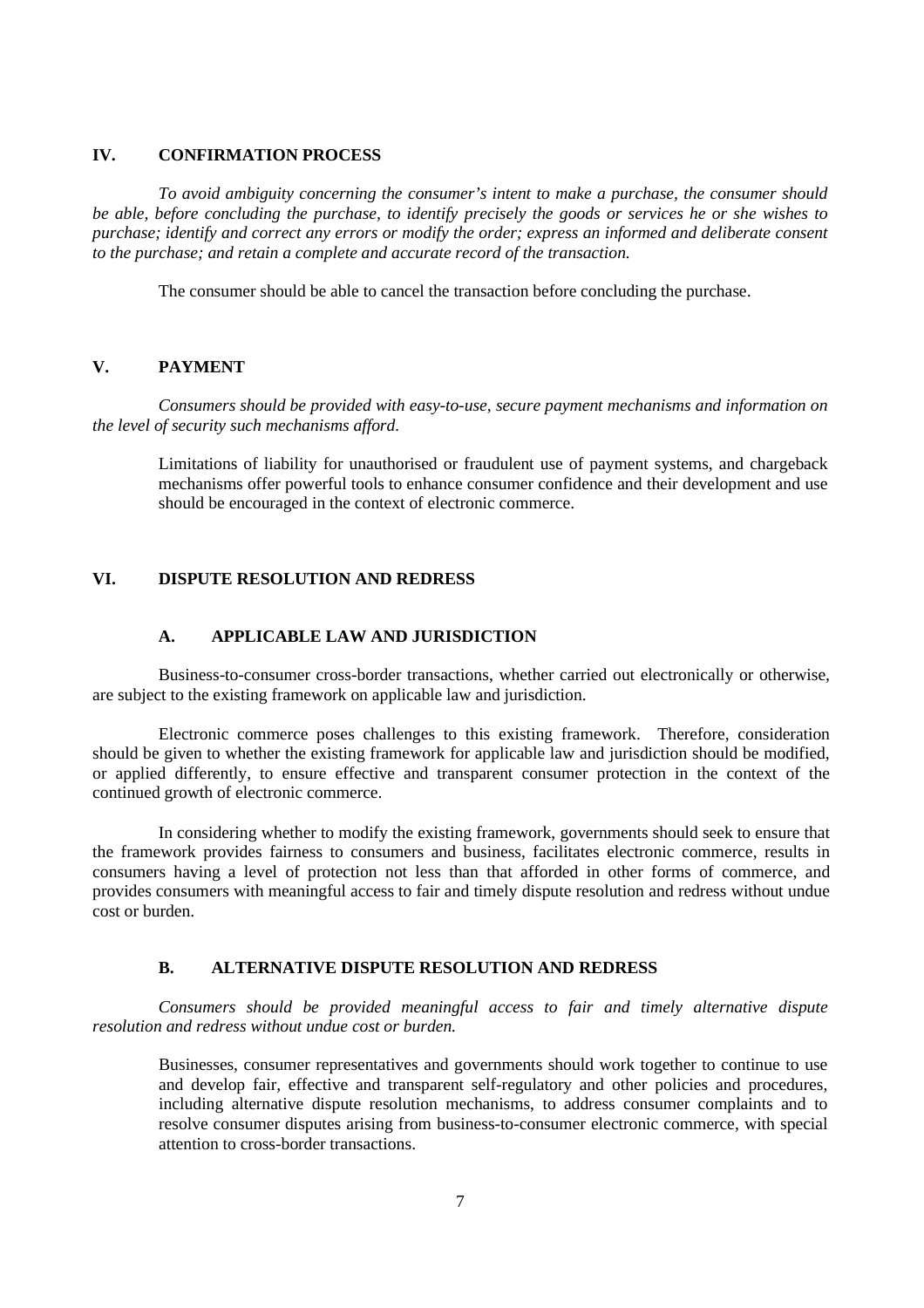- i) Businesses and consumer representatives should continue to establish fair, effective and transparent internal mechanisms to address and respond to consumer complaints and difficulties in a fair and timely manner and without undue cost or burden to the consumer. Consumers should be encouraged to take advantage of such mechanisms.
- ii) Businesses and consumer representatives should continue to establish co-operative selfregulatory programs to address consumer complaints and to assist consumers in resolving disputes arising from business-to-consumer electronic commerce.
- iii) Businesses, consumer representatives and governments should work together to continue to provide consumers with the option of alternative dispute resolution mechanisms that provide effective resolution of the dispute in a fair and timely manner and without undue cost or burden to the consumer.
- iv) In implementing the above, businesses, consumer representatives and governments should employ information technologies innovatively and use them to enhance consumer awareness and freedom of choice.

In addition, further study is required to meet the objectives of Section VI at an international level.

### **VII. PRIVACY**

*Business-to-consumer electronic commerce should be conducted in accordance with the recognised privacy principles set out in the OECD Guidelines Governing the Protection of Privacy and Transborder Flow of Personal Data (1980), and taking into account the OECD Ministerial Declaration on the Protection of Privacy on Global Networks (1998), to provide appropriate and effective protection for consumers.*

#### **VIII. EDUCATION AND AWARENESS**

*Governments, business and consumer representatives should work together to educate consumers about electronic commerce, to foster informed decision-making by consumers participating in electronic commerce, and to increase business and consumer awareness of the consumer protection framework that applies to their online activities.*

Governments, business, the media, educational institutions and consumer representatives should make use of all effective means to educate consumers and businesses, including innovative techniques made possible by global networks.

Governments, consumer representatives and businesses should work together to provide information to consumers and businesses globally about relevant consumer protection laws and remedies in an easily accessible and understandable form.